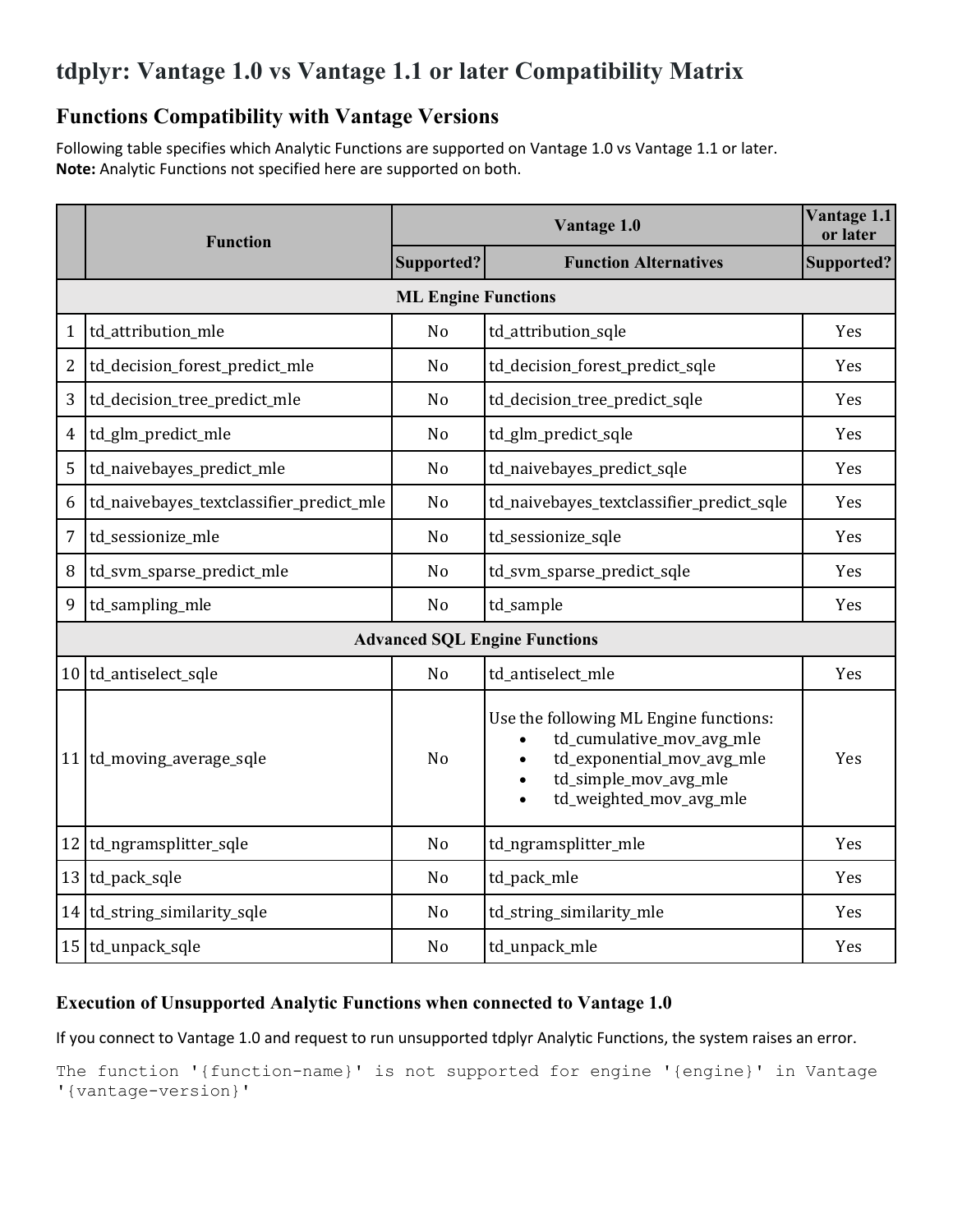## **Function Arguments Compatibility with Vantage Versions**

For some Analytic Functions, certain arguments are supported only on particular Vantage version. The following table specifies such new arguments:

| <b>Analytic Function</b>                 | <b>Argument name</b>                         | <b>Supported</b><br>on Vantage<br>1.0                                | <b>Supported</b><br>on Vantage<br>1.1 | <b>Supported</b><br>on Vantage<br>1.1.1 or later |
|------------------------------------------|----------------------------------------------|----------------------------------------------------------------------|---------------------------------------|--------------------------------------------------|
| td_adaboost_mle                          | categorical.encoding                         | N <sub>0</sub>                                                       | Yes                                   | Yes                                              |
| td_decision_forest_mle                   | categorical.encoding                         | No                                                                   | Yes                                   | Yes                                              |
|                                          | output.response.probdist                     |                                                                      |                                       |                                                  |
| td_decision_forest_predict_mle           | output.responses                             |                                                                      | N <sub>o</sub>                        | Yes                                              |
| td_decision_tree_mle                     | categorical.encoding                         | No                                                                   | Yes                                   | Yes                                              |
| td_glm_predict_mle                       | output.response.probdist                     | N <sub>o</sub><br>N <sub>o</sub><br>No<br>N <sub>o</sub><br>No<br>No | N <sub>o</sub>                        | Yes                                              |
|                                          | output.responses                             |                                                                      |                                       |                                                  |
|                                          | output.prob                                  |                                                                      | Yes                                   | Yes                                              |
| td_glml1l2_predict_mle                   | output.responses                             |                                                                      | No                                    | Yes                                              |
|                                          | accumulate                                   |                                                                      | Yes                                   | Yes                                              |
| td knn mle                               | output.prob                                  |                                                                      |                                       |                                                  |
| td_lda_mle                               | initmodeltaskcount                           |                                                                      | No                                    | Yes                                              |
| td_naivebayes_textclassifier_predict_mle | output.responses                             |                                                                      | N <sub>o</sub>                        | Yes                                              |
| td_random_sample_mle                     | setid.as.first.column                        | No                                                                   | Yes                                   | Yes                                              |
| td_svm_dense_predict_mle                 | output.response.probdist                     |                                                                      | N <sub>o</sub>                        | Yes                                              |
|                                          | output.responses                             | No<br>N <sub>o</sub><br>No<br>No<br>No                               |                                       |                                                  |
| td_svm_sparse_predict_mle                | output.response.probdist<br>output.responses |                                                                      | No                                    | Yes                                              |
|                                          | order.p                                      |                                                                      |                                       |                                                  |
|                                          | order.d                                      |                                                                      | Yes                                   | Yes                                              |
| td_varmax_mle                            | order.q                                      |                                                                      |                                       |                                                  |
|                                          | seasonal.order.p                             |                                                                      |                                       |                                                  |
|                                          | seasonal.order.d                             |                                                                      |                                       |                                                  |
|                                          | seasonal.order.q                             |                                                                      |                                       |                                                  |
| td_xgboost_predict_mle                   | output.response.probdist                     |                                                                      | No                                    | Yes                                              |
|                                          | output.responses                             |                                                                      |                                       |                                                  |

You can use these functions without the arguments mentioned in the above table, on the Vantage version where the argument is not supported. These new arguments are supported only on Vantage 1.1 or later. If used with an unsupported Vantage version, the following error is returned:

[Teradata Database] [Error 4382] Argument {argument-name} is not defined in the function mapping definition